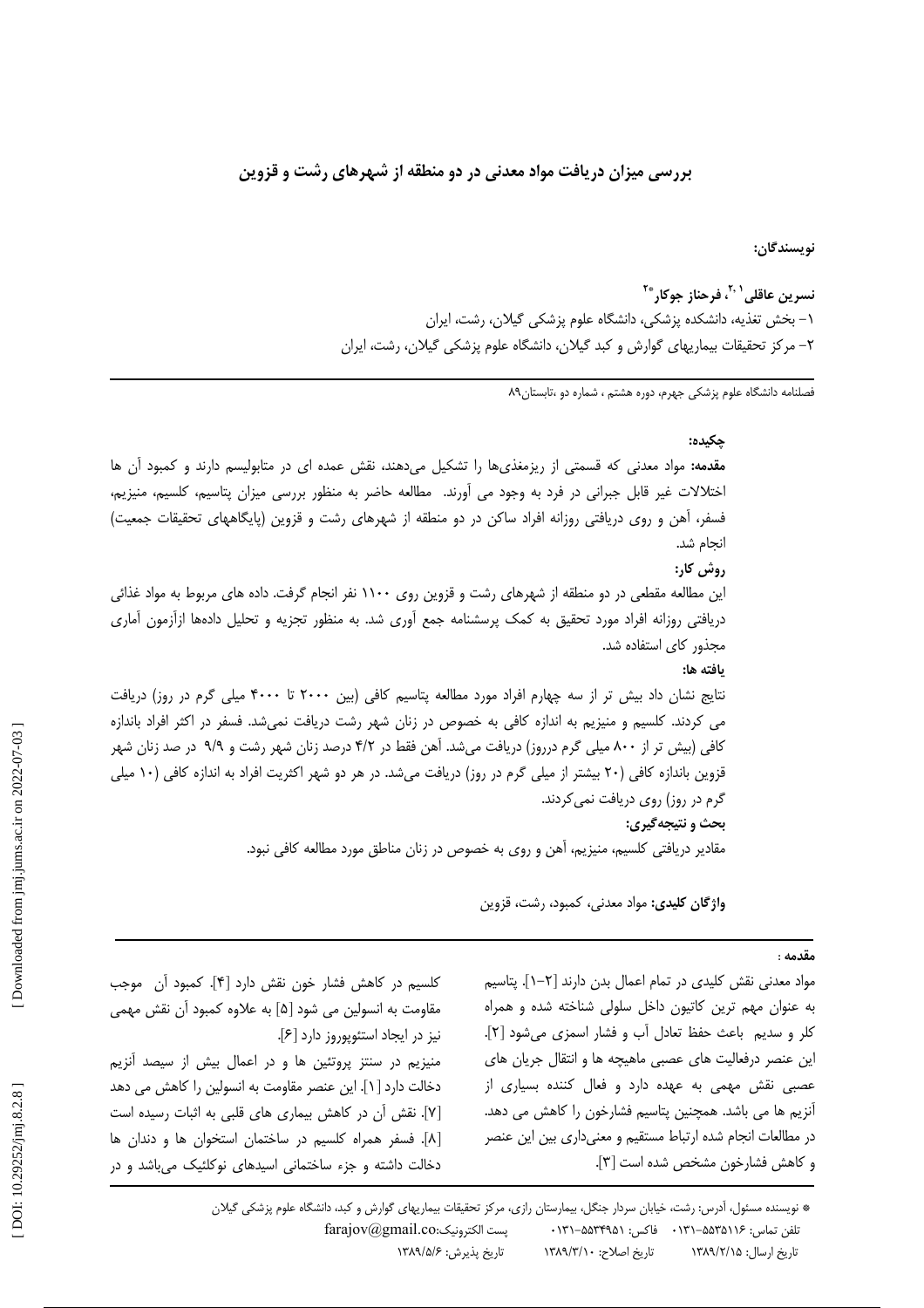متابولیسم انرژی نیز نقش کلیدی دارد [۱]. فشار خون در اثر كمبود اين عنصر افزايش مي يابد [٩]. آهن نقش مهمی در اعمال اکسیداسیون و احیاء دارد وکمبود آن باعث بروز مهم ترين اختلال تغذيهاى يعنى كمخونى فقرأهن میشود[۱۰و۱]. کمبود آهن موجب اختلال در عملکرد هورمون های تیروئید نیز می شود [۱۱]. عنصر روی علاوه بر نقش های مهمی که در متابولیسم از جمله

رشد، تنظیم انسولین، سنتز پروتئین ها، سنتز هورمون ها و تقسیم سلولی دارد، در سیستم ایمنی و اعمال ژنتیکی نیز نقش اساسی دارد [١٢و١]. سه عنصر روى، آهن و فسفر با كاهش ميزان سرطان های گوارشی نیز ارتباط مستقیم دارند [١٣-١۴].

نظر به اهمیت و نقش عناصر نامبرده در بالا، طی مطالعه ای روی تعداد ١١٠٠ نفر ميزان دريافت يتاسيم، كلسيم، منيزيم، فسفر، آهن و روی در دو منطقه از شهرهای رشت و قزوین بررسی شد.

# روش کار:

این مطالعه مقطعی روی تعداد ۱۱۰۰ نفر از ساکنین دو منطقه از شهرهای رشت و قزوین انجام شد. از روی لیست خانوارهای موجود در مراکز بهداشت، تعداد۵۵۰ نفر در محله سالم شهر قزوین و تعداد ۵۵۰ نفر در منطقه تحت پوشش پایگاه تحقیقاتی شهر رشت به روش خوشه ای تصادفی انتخاب شدند. این افراد با رضایت شخصی در تحقیق شرکت کردند. در مورد روش تغذیه و عادت های غذایی افراد مذکور از روش یادآمد و۲۴ ساعت در دو روز و در خصوص نوع مواد غذایی مصرفی از روش تکرر مصرف استفاده شد. سؤال های از طریق پرسش نامه و به کمک متخصصین تغذیه آموزش دیده از افراد پرسیده شد. در این یرسشنامه بیش از صد نوع ماده غذایی که احتمال داشت افراد به

صورت روزانه، هفتگی، ماهانه و یا حتی بندرت مصرف کنند، مورد سوال قرارگرفتند [١٧–١٨]. پس از تبدیل جواب ها به مقادیر وزنی، میزان مواد معدنی موجود در آن ها با استفاده از جداول مواد غذایی محاسبه شدند [۲۱–۱۹]. دادهها با آزمون آماری مجذور کای مورد تحلیل قرار گرفتند. حدود اطمینان (CI:%5) در نظر گرفته شد.

# يافته ها:

بر اساس نتایج بدست آمده، جمعیت مورد مطالعه در شهر رشت شامل ۴۸/۲ درصد زن و ۵۱/۸ در صد مرد و در شهر قزوین ۵۰/۲ درصد زن و ۴۹/۸ در صد مرد بود. میزان تحصیلات افراد مورد مطالعه در هر دو شهر تقریباً یکسان و شامل ۲۸ درصد بیسواد، ۴۴ درصد تحصیلات ابتدایی، ۲۶درصد تحصیلات دبیرستانی و ۲ درصد تحصیلات بیش تر از دیپلم داشتند. این دو گروه از لحاظ اقتصادی مشابه و متعلق به طبقه متوسط یا پائین بودند.

نتایج بدست آمده نشان داد که در هر دو شهر تعداد زنانی که کم تر از ۲۰۰۰ میلی گرم پتاسیم دریافت میداشتند (۹۸ نفر، ۳۶/۴ درصد) بیش تر از مردان (۶۶ نفر، ۲۴/۶ درصد) بود. بیش از دوسوم زنان و مردان بین ۲۰۰۰ الی ۴۰۰۰ میلی گرم پتاسیم دریافت می کردند. در این خصوص تفاوت بین زنان و مردان در قزوین و هم چنین مردان در هردو شهر از نظر آماری معنی دار بود (P< ۰/۰۵). امادر دریافت پتاسیم در بین زنان دو شهر اختلاف معنی داری نبود. تعداد مردانی که مقدار بیش تر از ۴۰۰۰ میلی گرم پتاسیم دریافت می کردند در هر دو شهر از زنان بیش تر بود و تفاوت بین زنان و مردان ِ قزوینی از نظر آماری معنی دار بود (جدول ۱).

| محل سكونت                                   |                                     | رشت                            | قزوين                             |                                          |
|---------------------------------------------|-------------------------------------|--------------------------------|-----------------------------------|------------------------------------------|
| جنس                                         | زن<br>$n = \tau \epsilon$ ۴         | مر د<br>$n = r \lambda \Delta$ | زن<br>$n = r \vee r$              | مر د<br>$n = rvr$                        |
| متغیرها (میل <i>ی گرم)</i><br>پتاسیم: ۲۰۰۰> | $Y \cdot / \Delta$                  | $\sqrt{r}/r$                   | 10/9                              | $\lambda \cdot 15$                       |
| $\gamma$ - $\gamma$                         | $S$ $\Lambda/\Delta$                | $5\lambda/\lambda$             | $YY/\mathcal{A}$                  | 55/                                      |
| $>\epsilon$                                 | $\lambda$                           | V/T                            | $\mathcal{N} \cdot / \mathcal{N}$ | $\Upsilon V/\Upsilon$                    |
| کلسیم: ۷۵۰ >                                | 55.                                 | 5.18                           | $\Delta \mathbf{Y}/\mathbf{P}$    | $\mathfrak{f} \mathfrak{r}/\mathfrak{f}$ |
| $Y\Delta - \lambda \cdot \cdot$             | $\frac{1}{2}$                       | $\Upsilon \Upsilon$            | $\Upsilon \Upsilon / \Upsilon$    | $\Upsilon(\gamma)$                       |
| $\geq \cdots$                               | 15/5                                | $\lambda/\tau$                 | $\frac{1}{2}$                     | $\tau\tau/\Delta$                        |
|                                             | $\gamma$                            | 9/1                            | $\frac{5}{7}$                     | $\mathbf{r}/\mathbf{r}$                  |
| منیزیم : ۲۰۰>><br>۲۰۰-۲۰۰                   | $\mathfrak{r} \cdot / \mathfrak{q}$ | $\tau$ 9/ $\tau$               | $\Gamma(\gamma)$                  | $\mathbf{r}\mathbf{1}/\mathbf{r}$        |
| $\geq r \cdot$                              | $\mathsf{r}\mathsf{v}/\mathsf{a}$   | ۵۱/۶                           | $\Delta f / V$                    | 50/5                                     |

جدول ۱: توزیع فراوانی نسبی پتاسیم ، کلسیم و منیزیم دریافتی روزانه در افراد مورد مطالعه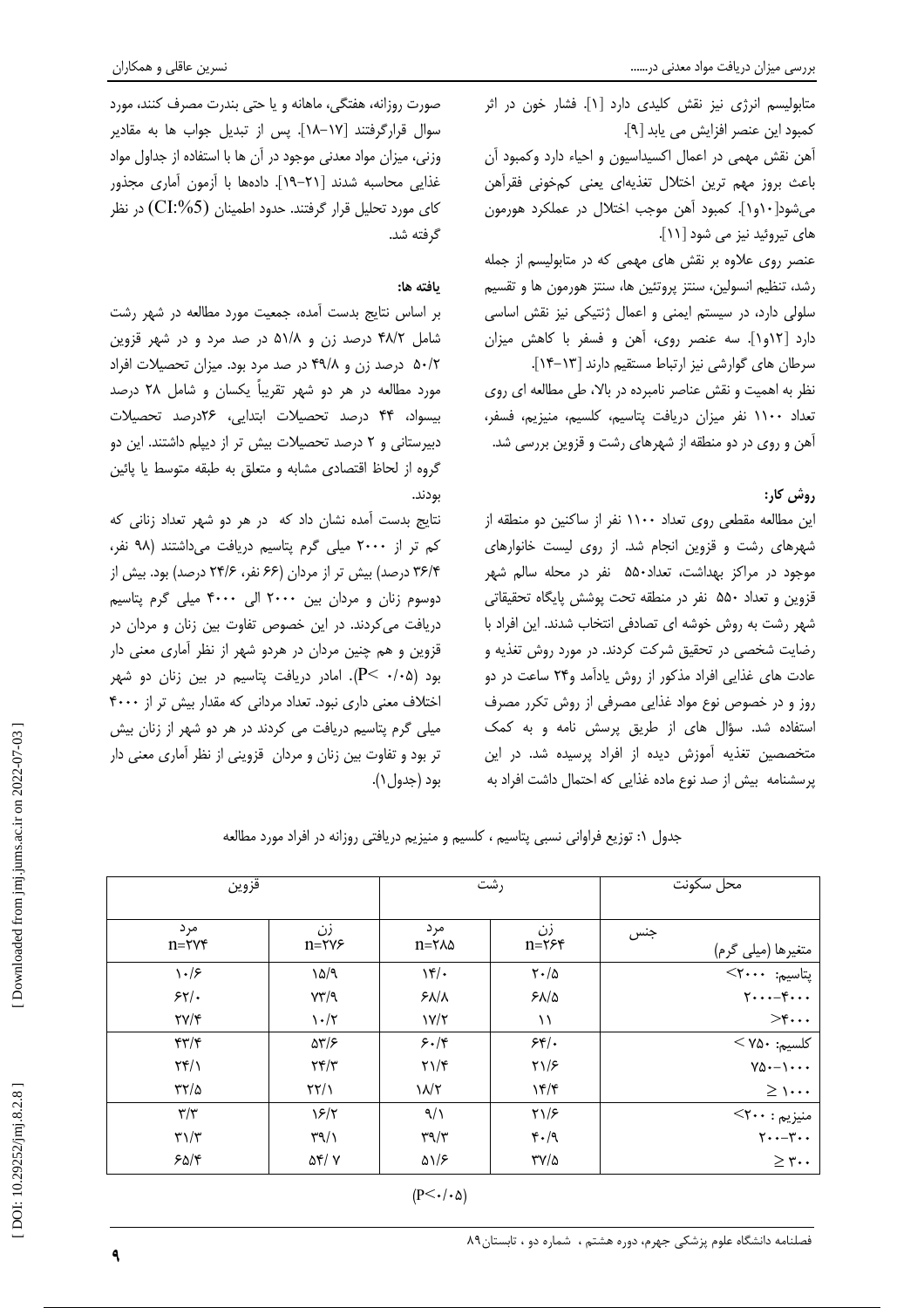تعداد افراد با کلسیم دریافتی به میزان کم تر از ۷۵۰ میلی گرم در روز، در رشت بیش تر از قزوین بود. تعداد افراد با میزان کلسیم دریافتی بیش تر از ۱۰۰۰ میلی گرم در روز به خصوص در رشت و در زنان قابل توجه نبود. بین زنان و مردان قزوینی و مردان دو شهر اختلاف معنی دار آماری مشاهده شد (P< ۰/۰۵ (جدول ۱).

دریافت منیزیم با میزان بیش تر از ۳۰۰ میلی گرم در زنان رشتی کم تر از سایر گروه ها بود و فقط ۳۷/۵ درصد آن ها این رقم را دریافت میداشتند در حالی که بیش ترین مقدار دریافتی مربوط به مردان قزوینی با ۶۵/۴ درصد بود. یک سوم افراد مورد ًمطالعه بین ۲۰۰ تا ۳۰۰ میلی گرم منیزیم دریافت میداشتند. تفاوت بین زنان و مردان هر شهر، هم چنین بین زنان و بین مردان در دو

شهر از نظر آماری معنی دار بود (۰/۰۵ >P). تعداد افرادی با دریافت کمتر از ۲۰۰ میلی گرم منیزیم در گروه زنان شهر رشت چشم گیر بود و تفاوت معنی داری با مردان رشتی داشت. این مسئله در مورد زنان و مردان قزوینی نیز مشاهده شد (جدول۱). تعداد افراد با میزان فسفر دریافتی به میزان بالای ۸۰۰ میلی گرم در قزوین بیش تر از رشت بود. بین چهار گروه مطالعه شده، زنان رشتی با ۵۲/۶ درصدکم ترین مقدار را دریافت می داشتند. تفاوت بین زن و مرد در هر شهر، هم چنین بین زنان و بین مردان در دو شهر از نظر آماری معنی داربود (۰/۰۵- P). افرادی که بین ۴۰۰ تا ۸۰۰ میلی گرم فسفر دریافت می کردند در شهر رشت در هر دو گروه بیش تر از شهر قزوین بود و این مورد در زنان هر دو شهر بیش تر از مردان بود و با هم تفاوت آماری معنی دار داشتند.  $(\tau, \tau)$ جدول).

|                                | قروين                 |                                   | رشت                                     |     | محل سكونت                                |
|--------------------------------|-----------------------|-----------------------------------|-----------------------------------------|-----|------------------------------------------|
| مرد                            | زن                    | مرد                               | زن                                      | جنس |                                          |
|                                |                       |                                   |                                         |     |                                          |
| $\frac{1}{2}$                  | $\cdot$ /۴            | $\cdot$ /۴                        | $\mathbf{f}/\mathbf{r}$                 |     | متغیرها (میل <i>ی گرم)</i><br>فسفر: ۴۰۰> |
| $\frac{\gamma}{\gamma}$        | $\Upsilon V/\Upsilon$ | $\sqrt{a}/a$                      | $\mathfrak{r}\mathfrak{r}/\mathfrak{r}$ |     | $\mathfrak{r}\cdots\mathfrak{r}\cdots$   |
| $\lambda \frac{1}{\lambda}$    | $YY/\Delta$           | 55/1                              | $\Delta Y/S$                            |     | $\geq \Lambda \cdot \cdot$               |
| $\frac{1}{\sqrt{2}}$           | $\Delta$              | 19/                               | $\sqrt{2}$                              |     | آهن:۱۰>                                  |
| 55/7                           | $Y\Delta/\lambda$     | $V \cdot / \cdot$                 | 5.17                                    |     | $\mathcal{N}$                            |
| ۲۲/۶                           | ۹/۹                   | $\mathcal{N} \cdot / \mathcal{N}$ | $\mathbf{f}/\mathbf{f}$                 |     | $>\tau$ .                                |
| $\Delta \mathbf{Y}/\mathbf{Y}$ | $Y^{\prime\prime}/V$  | Y5/1                              | $\lambda$ 9/ $\cdot$                    |     | $<$ روی :۱۰                              |
| $\sqrt{\Delta}/\cdot$          | $\frac{1}{2}$         | $\frac{1}{2}$                     | $\lambda/\lambda$                       |     | $\lambda - \lambda \Delta$               |
| $\frac{1}{\sqrt{2}}$           | $\lambda/\lambda$     | $\frac{1}{\sqrt{2}}$              | $1/\zeta$                               |     | $>$ 14                                   |

|  | جدول ۲: توزیع فراوانی نسبی فسفر، آهن و روی دریافتی روزانه در افراد مورد مطالعه |
|--|--------------------------------------------------------------------------------|
|--|--------------------------------------------------------------------------------|

 $(P<\cdot/\cdot \Delta)$ 

میزان آهن دریافتی در شهر رشت کم تر از قزوین بود. در شهر رشت ۳۵/۶ درصد زنان به میزان کم تر از ۱۰ میلی گرم  $\,$ هن دریافت می داشتند. این رقم برای زنان قزوینی ۱۵ درصد بود. تفاوت بین دو جنس در هر دو شهر و هم چنین بین زنان و بین مردان در هر شهر معنی دار بود (P< ۰/۰۵) (جدول۲).

دریافت روی نیز در شهر رشت و به خصوص در زنان کم تر از سایر گروه ها بود. در رشت ۸۹ درصد زنان کم تر از ۱۰ میلی گرم روی دریافت می داشتند. بیش ترین مقدار دریافتی عنصر روی مربوط به مردان قزوینی بود، به بیان دیگر فقط ۵۳/۳ درصد از مردان قزوینی کم تر از ۱۰ میلی گرم از این عنصر دریافت می کردند. بین زنان و مردان هر شهر، هم چنین بین زنان و بین مردان در دو شهر تفاوت معنی دار آماری مشاهده شد (P<۰/۰۵).

افرادی که بیشتر از ۱۵ میلی گرم عنصر روی دریافت می داشتند در شهر رشت و در زنان قزوینی ناچیز بود. در صد این مورد در مردان قزوینی حدود ۱۱/۷ درصد بود. بین زنان و مردان در هر دو شهر تفاوت از نظر آماری معنی دار بود (جدول۲).

# **بحث و نتیجه گیری:**

در این مطالعه، مقادیر مواد معدنی ارائه شده مقادیری می باشند که در مواد خام دریافتی یافت می شود. عوامل متعددی مانند نحوه پخت غذا و یا تداخلات مختلف، می تواند مقدار جذب ن ها را کاهش دهد. بنابر این در مواردی که احتمال کاهش Ī میزان مواد دریافتی وجود دارد، کمبود ها با احتساب عوامل مداخله گر چشم گیرتر خواهند شد.

 $\mathbf{\hat{}}$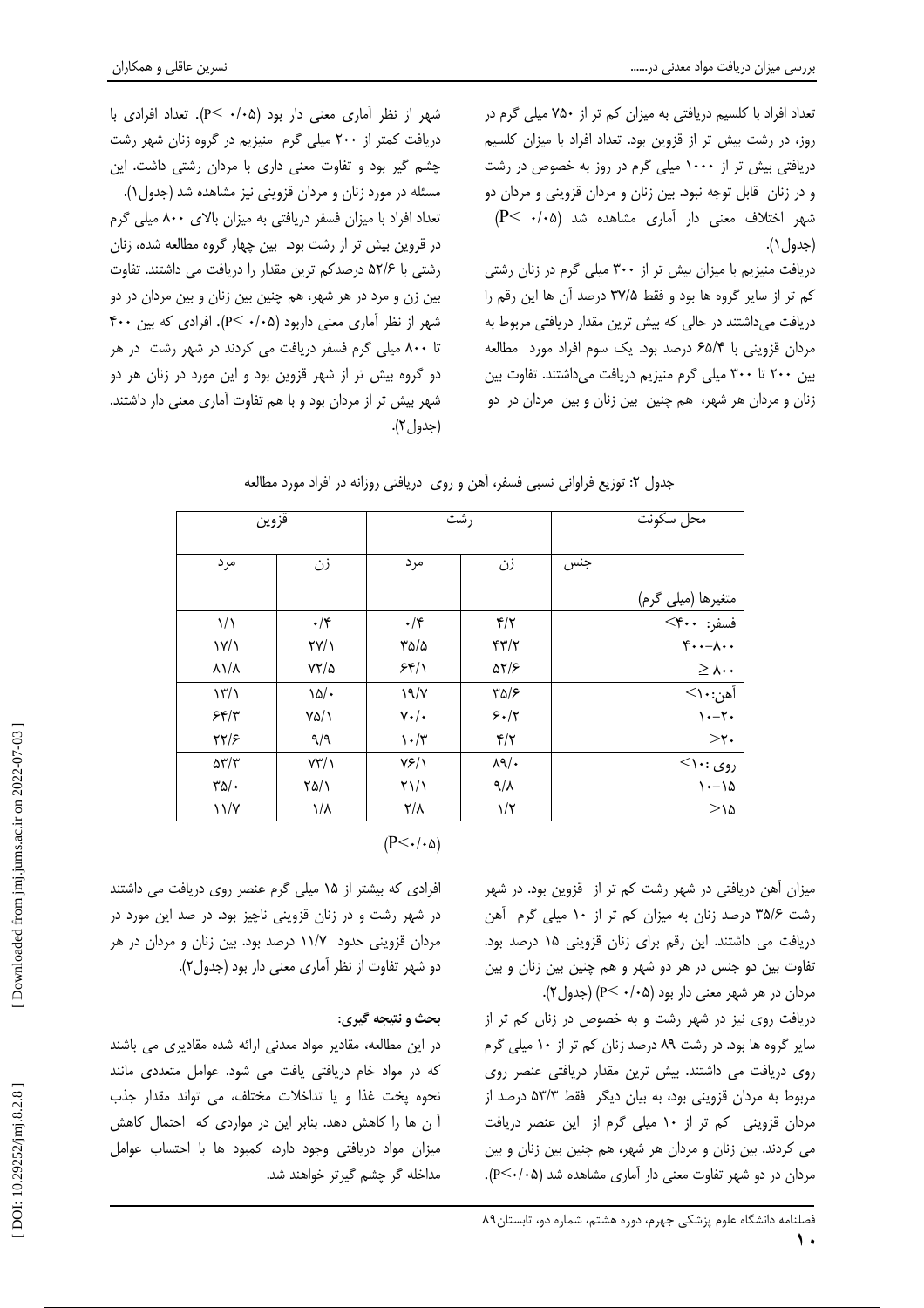در مطالعه حاضر ميزان توصيه شده پتاسيم، توسط اكثر افراد دریافت میشد. به طوری که در دو سوم افراد دریافت این عنصر تا میزان ۴۰۰۰ میلی گرم نیز مشاهده شد. علت این وضعیت وجود پتاسيم در اکثر مواد غذائي است که کمبود آن به ندرت گزارش می شود. از سوی دیگر مصرف غذاهائی که دارای سدیم زیاد هستند باعث کاهش میزان دفع پتاسیم می شود [۱۵]. در این مطالعه، مصرف عذاهای شور و اضافه کردن نمک به غذا در سر سفره نسبتاً شایع بود. داده های حاصله نشان می دهند که۵۰ در صد افراد مورد مطالعه به غذای خود نمک اضافه می کردند.

مقدار کلسیم توصیه شده برای زن و مرد ۱۲۰۰ میلی گرم است [١]. براساس نتايج تحقيق حاضر بيش از ۶۰ درصد زنان و مردان در شهر رشت حتى كم تر از ۷۵۰ ميلي گرم كلسيم دريافت می داشتند. با وجود این که مصرف لبنیات به عنوان مهمترین منبع دریافت کلسیم در رشت بیش تر بود [۱۶] ولی دریافت کلسیم در قزوین از وضعیت بهتری برخوردار بود. علت این امر اسید فیتیک و اسید اگزالیک موجود در مواد غذائی مانند چای، قهوه، شكلات و نوشابه هاى گاز دار به عنوان موانع جذب كلسيم است كه توسط اين افراد مصرف مي شد [١٥]. براي جذب كلسيم، دريافت پروتئين كافي نيز ضرورى است. مقدار پروتئين توصيه شده بين ١۵-٢٠ درصد انرژى دريافتى است [١]. ميزان دریافت پروتئین در این افراد کم تر از ۱۰ در صد بود [۱۵]، که بدون شک می تواند در کاهش میزان جذب کلسیم موثر باشد. در مطالعهای در استان گیلان نیز کمبود کلسیم در ۴۰ درصد افراد گزارش شده است [١٧]. همچنین در مطالعهای بر روی خانواده های تبریزی مشخص شده است که میانگین دریافت کلسیم حدود ۷۰ درصد مقدارتوصیه شده بوده است [۱۸]. در مطالعه مشابهی که در تهران انجام شد نشان داد که ۷۹ درصد زنان و ۷۴ درصد مردان کم تر از ۱۰۰۰ میلی گرم کلسیم دریافت می کردند [١٩]. در حالی که بر اساس مطالعه انجام شده در کشور فرانسه مشخص شد فقط ۸ درصد افراد مورد مطالعه کم تر از مقدار مورد نیاز کلسیم دریافت می کردند [ ٢٠]. این امر متفاوت بودن وضعیت تغذیه و میزان آگاهی افراد در مورد اهمیت تغذیه را نشان مے دھد.

میزان مورد نیاز منیزیم برای زنان ۳۲۰ و برای مردان ۴۲۰ میلی گرم در روز در نظر گرفته شده است[۱]. بر اساس نتایج مطالعه حاضر در شهر رشت کم تر از شهر قزوین منیزیم مصرف می شد و نزدیک به ۶۰ در صد افراد منیزیم کافی دریافت نمی کردند. متابولیسم فسفر، کلسیم و منیزیم به یکدیگر وابسته است و چنان چه فسفر و منیزیم کافی دریافت نشود، جذب کلسیم نیز مختل خواهد شد [۱]. در مطالعه شهر تهران نیز ۷۵ درصد زنان کم تر از ۳۰۰ میلی گرم منیزیم دریافت میداشتند [۱۹]. علاوه بر این که كمبود منيزيم با بيمارى هاى قلبى ارتباط دارد [٨]، همچنين

باعث مقاومت به انسولین در بیماران مبتلا به دیابت نوع ٢ و کودکان چاق نیز می شود [۷]. در یک مطالعه در فنلاند بر روی افراد سیگاری مشاهده کردند که دریافت منیزیم در جلوگیری از حملات مغزى مؤثر بوده است [٢١].

فسفر نقش مهمی در جذب کلسیم [۳] وکاهش فشار خون [۹] دارد. نقش اخیر در مطالعه گسترده ای در کشور های چین، ژاپن، امريكا و انگلستان ثابت شده است [۹]. مقدار مورد نياز اين عنصر ۷۰۰ میلیگرم در روز برای زن و مرد در نظر گرفته شده است [۱]. اکثر افراد به خصوص در قزوین بیش تر از این مقدار فسفر دریافت می کردند. در مطالعه کشور فرانسه، مقدار فسفر دریافتی بیشتر از حد مورد نیاز گزارش شده است [۲۰]. در مطالعه تبریز میانگین دریافت فسفر ۷۶ درصد مقدار توصیه شده بوده است  $\sqrt{\lambda}$ 

دریافت روزانه آهن برای مردان ۸ و برای زنان ۱۸ میلی گرم توصیه شده است [۱]. در رشت تعداد زنانی که به میزان کم تر از ۱۰ میلی گرم آهن دریافت میداشتند چشمگیر بود (بیش از ۳۵ در صد). وضعیت دریافت آهن در مردان بهتر از زنان و در شهر قزوين بهتر از رشت بود. شايد علت وضعيت مذكور مصرف بيش تر گوشت به عنوان یکی از منابع تأمین کننده آهن در شهر قزوين باشد [١۶–١۵]. ميانگين دريافت أهن در مطالعه تبريز ۸۶/۶ درصد مورد نیاز بوده است [۱۸]. بر اساس نتایج مطالعه تهران، ۴۰ درصد زنان و ۲۰ درصد مردان کم تر از ۱۰ میلی گرم آهن دريافت مي كردند [١٩]. كمبود آهن بزرگ ترين مشكل تغذیه ای یعنی کم خونی فقر آهن را به دنبال دارد. در مطالعهای که در الجزیره روی زنان شهری و روستایی انجام گرفت در ۲۹ درصد زنان شهری و ۲۲ درصد زنان روستائی کمبود آهن وجود داشت [٢٢]. در مطالعه ای که در نپال روی ۵۰۰ زن انجام گرفت، اکثریت افرداد با کمبود هموگلوبین و فریتین مواجه بودند [٢٣]. در مطالعات متعددی که در ایران انجام گرفته است، کم خونی فقر آهن در گروه های سنی مختلف از جمله در کودکان پیش دبستانی قم [۲۴]، در دختران دبیرستانی تبریز[۲۵] ودر زنان ایل قشقائی [۲۶] گزارش شده است. در مطالعهای در ارسنجان،

کم خونی در مردان، زنان و کودکان مشاهده شده است [۲۷]. یکی دیگر از مواد معدنی بررسی شده در مطالعه حاضر عنصر روی است که علاوه بر نقشهای متعددی که دارا می باشد، دریافت آن به اندازه کافی با کاهش سرطانهای گوارشی ارتباط معنی داری دارد [۱۴]. در مطالعه ای در مناطق فقیرنشین امریکا مشخص شده است که کمبود روی باعث زایمان های زودرس شده و ذخیره روی در کودک در زمان تولد کم می باشد [۱۲]. مقدار مورد نیاز این عنصر برای زنان ۸ و برای مردان ۱۱ میلی گرم است [۱]. در مطالعه ی حاضر مشخص شد که تعداد بسیار زیادی از افراد در همه گروه ها کم تر از ۱۰ میلی گرم روی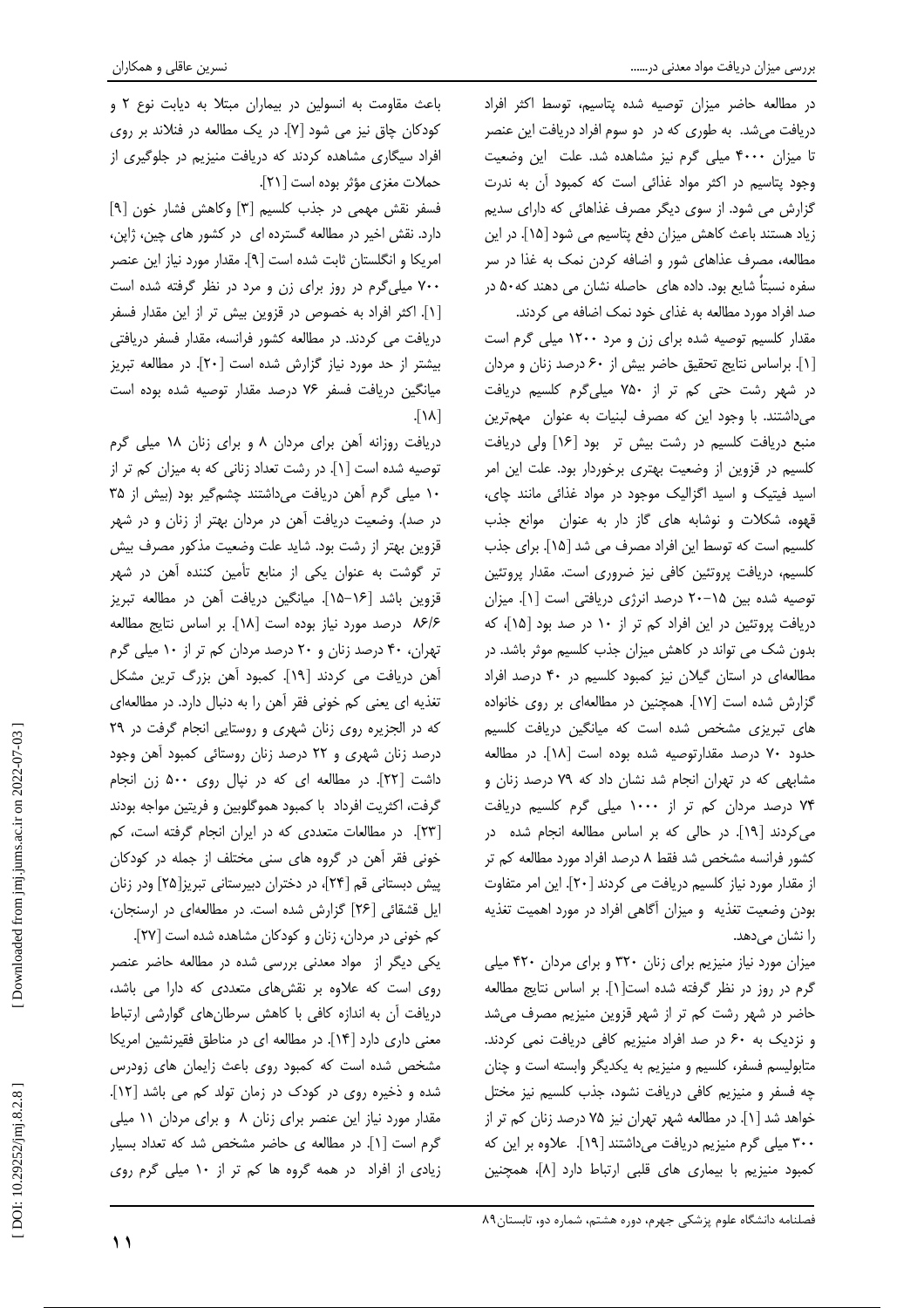در مردان و هم در زنان، میزان دریافت آهن و روی کم میشود. شاید علت این مورد را بتوان کم ترشدن میزان مصرف موادغذایی با افزایش سن بیان کرد.

**نتیجه گیری:** در مطالعه حاضر مشخص شد که افراد از عناصر کلسیم ، روی، منیزیم و آهن به اندازه کافی دریافت نمی کنند. لذا پیشنهاد میشود که موادغذایی غنی از این عناصر مانند سبزيجات، لبنيات، حبوبات وكوشت ها بيش تر مورد استفاده قرار بگیرند و مواد حاوی فیتاتها و اگزالات ها که در غلات کامل و سبزيجات يافت مي شوند ولي مانع جذب ماده معدني آهن، روى هستند، در حد متعادل مصرف شوند. به علاوه باید به افراد جامعه آموزش لازم و ضروری در ارتباط با اهمیت دریافت کافی مواد معدنی و نقش آن ها در سلامتی از طریق رسانه های جمعی و مطبوعات و همچنین از طریق مؤسسات آموزشی داده شود.

## **References:**

1. Anderson JB. Minerals. In: Mahan LK, Escott-Stump S. Food, nutrition and diet therapy. 11<sup>th</sup> ed. Philadelphia: Saunders Co; 2004: 120-163.

2. Whitmire SJ. Water, Electrolytes and acid-base balance. In: Mahan LK, Escort-Stump S. Food, nutrition and diet therapy. 11<sup>th</sup> ed. Philadelphia: Saunders Co; 2004: 164-179.

3. Krummel DA. Medical nutrition therapy in hypertension. In: Mahan LK, Escort-Stump S. Food, nutrition & diet therapy. 11<sup>th</sup> ed. Philadelphia: Saunders Co; 2004: 900-918.

4. Wang L, Manson JE, Buring JE, et al. Dietary intake of dairy product calcium and vitamin D and risk of hypertension in middle aged and older women. Hypertens 2008; 51: 1073-1079

5. Dos Santos LC, De Padua C, Fisberg M. Calcium intake and its relationship with adiposity and insulin resistance in post pubertal adolescents. J Human Nutr Dietetics 2008; 21: 109-116.

6. Murray TM. Calcium nutrition and osteoporosis. Canad Med Assoc J 1996: 155: 935-939.

7. Huerta MG, Roemmich JN, Kington ML. Magnesium deficiency is associated with insulin resistance in obese children. Diabetes Care 2005; 28: 1175-1181.

8. Rylander R. Environmental magnesium deficiency as a cardiovascular risk factor. J Cardio Risk 1996; 3: 4-10. .9. Elliott P, Kesteloot H, Appel L. Dietary phosphorus and blood pressure: international study of macro and micro nutrients and blood pressure. Hypertens 2008; 51: 669-675. 10. Stopler T. Medical nutrition therapy for anemia. In: Mahan LK, Escott- Stump S. Food, nutrition and diet therapy. 11<sup>th</sup> ed. Philadelphia: Saunders Co; 2004: 838-859. 11. Eftekhri M, Eshraghian M, Mozaffari Khosravi H. Effect of iron deficiency on thyroid function in ladies with iron deficiency anemia . Proceedings of the 9<sup>th</sup> Iranian nutrition congress. Tabriz; 2006: 41.

دریافت می کردند، و کم ترین دریافت را زنان رشتی و بیش ترین را مردان قزوینی داشتند. در مطالعه تهران نیز ۷۶ درصد زنان کم تر از ۱۰ میلی گرم روی در روز دریافت می داشتند [۱۹]. در مطالعه فرانسه نیز ۲۵ تا ۵۰ درصد مردان و ۵۷ تا ۷۹ درصد زنان از میزان توصیه شده کم تر عنصر روی دریافت می کردند [۲۰]. منابع اصلی روی گوشت، ماهی و مغزهای روغنی می باشند که توسط همه افراد به اندازه كافى دريافت نمى شود. ازمنابع ديگر عنصر روى، غلات كامل مى باشند ولى به خاطر وجود فيتات در جذب روی دارای مشکل می باشند [۲۸]. برای جذب روی نیز باید پروتئین به مقدارکافی توسط فرد دریافت شود [١٢]. در حالی که شواهد نشان می دهند دریافت پروتئین هم در این مطالعه کافی نبوده است. در مطالعه ای در یاسوج با دادن مکمل روی به كودكان، افزايش قد و وزن مشاهده شده است [٢٩]. به نظر <sub>می،</sub>رسد که کمبود روی نیز باید از معضلات تغذیهای در کشور محسوب شود. در مطالعه حاضر مشاهده شد با بالا رفتن سن هم

12. Prasad AS. Zinc deficiency in women, infants and children. J Am Coll Nutr 1996; 15: 113-120.

13. Beale AL, Penney MD, Allison MC. The prevalence of iron deficiency among patient presenting with colorectal cancer. Colorectal Disease 2005; 74: 398-402.

14. Zhang ZF, Kurtz RC, Yu GP. Adenocarcinomas of the esophagus and gastric cardia: the role of diet. Nutr Cancer 1997; 27: 298-309.

15. Agheli N. Asef-zadeh S. Study of cardiovascular risk factors and its relationship with nutrition in people above 30 years old in Rasht and Ghazvin. Report of project. Guilan Univ Med Sci; 2004: 15-17. (Persian)

16. Agheli N. Asef-zadeh S. Rajabi M. et al. Comparison of calorie and macro-nutrients intake in the people livingin Rasht and Ghazvin. Ghazvin Univ Med Sci J 2006; 10(1): 41-45. (Persian)

17. GhaffarPoor M, Kimiagar M, Hoshyar Rad A, et al. Evalution of familial Bascket in Guilan families and compare with desirable nutritional bascket. Proceedings of the 7<sup>th</sup> Iranian nutrition congress: 2002. (Persian)

18. Fakhre Ranjbari S, Shayesteh M, Dastgiri S, study of nutrition pattern of vitamins and minerals in Tabrizian family. Proceedings of the  $8<sup>th</sup>$  Iranian nutrition congress: Tehran; 2004: 44-68. (Persian)

19. Agheli N. prevalence of cardio-vascular risk factors in 35 to 65 years old people in Tehran. Report of project. Shahid Beheshti Univ Med Sci; 1996. (Persian)

20. Hercberg S. Preziosi P. Galan P. et al. Dietary intake of a representative sample of the population of Val-de-Marne; III. Mineral and vitamin intake. Rev Epidemiol Sante Publique 1991; 39(3): 245-61.

21. Larssons C, Vitranen MJ, Mars M, et al. Magnesium, calcium, potassium and sodium intakes and risk of stroke in male smokers. Arch Internal Med 2008; 168: 459-465.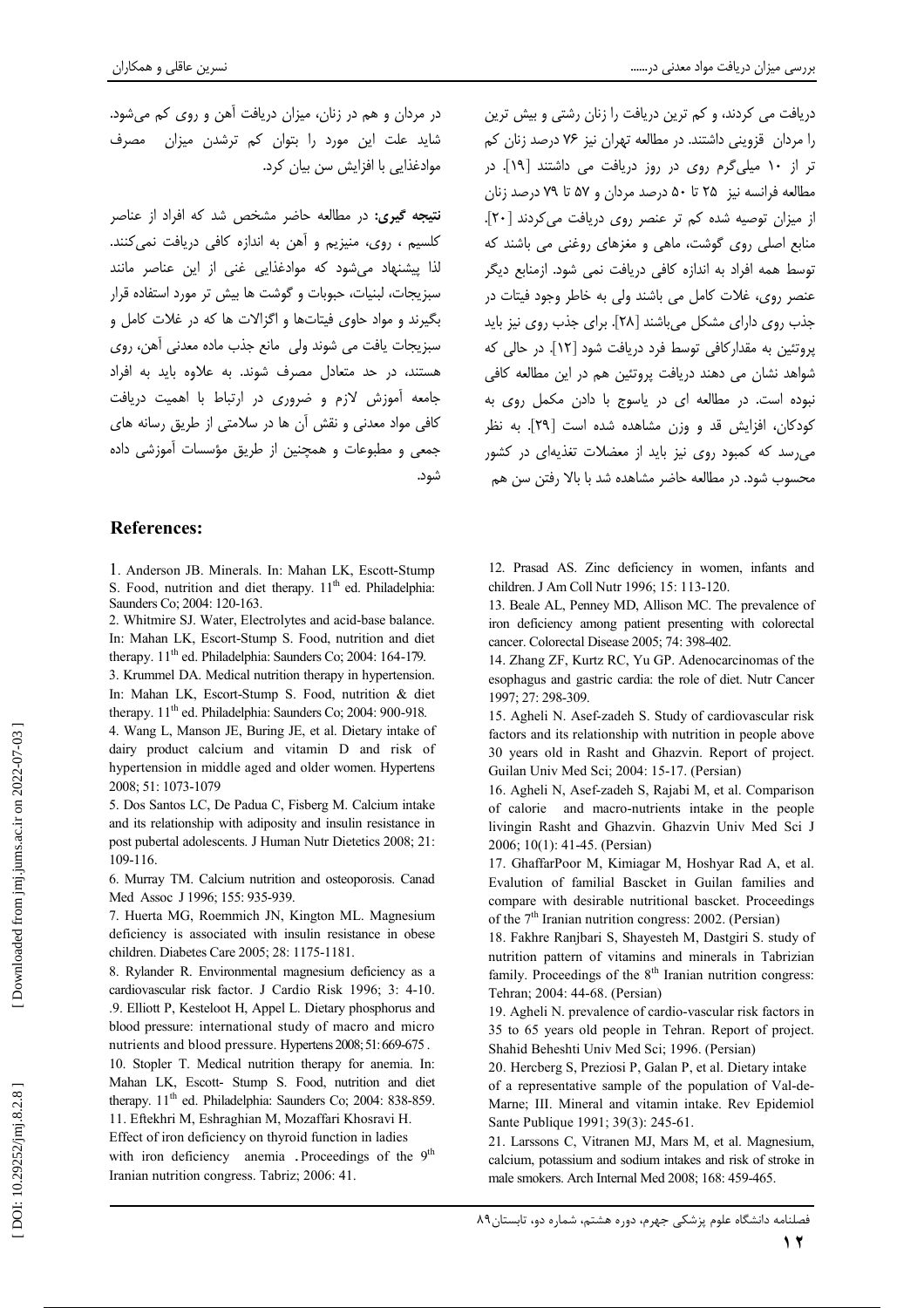22. Assami M, Hercberg S. Assami S. Assessment of the nutritional status of Algerian menstruating women living in urban, Semi urban and rural. Ann Nutr Metab 1987;  $31:237 - 344$ .

23. Chandyo RK, Strand TA, Ulvik RJ. Prevalence of iron deficiency and anemia among healthy women of reproductive age in Bhaktapur Nepal. Eur J Clin Nutr 2007; 61:262-269.

24. Saadtamand M, Refahi S, Kamrani F. Prevalence of iron deficiency in preschool girls in fourth area of Ghom city 1385. Proceedings of the  $9<sup>th</sup>$  Iranian nutrition congress: Tabriz; 2006: 99.

25. Ganjali Zadeh S, Ghasemieh M, Yari J. Relationship between nutrition habits and iron deficiency anemia in female students of Tabriz high school in 2004-2005.

Proceedings of the 9<sup>th</sup> Iranian nutrition congress: Tabriz: 2006: 46.

26. Salehi M, Neghab M. Nutritional Pattern in anemic Women of Farse Ghashghai tribe. Proceedings of the 9<sup>th</sup> Iranian nutrition congress: Tabriz; 2006: 322.

27. Keshtekar V, Joolai H, Sharifi MH, et al. Study of Iron deficiency anemia in Arsanjan.Proceedings of the 8<sup>th</sup> Iranian nutrition congress: Tehran; 2004

28. Kim J, Paik H, Jouny H. Effect of dietary phytate on Zinc homeostasis in young and elderly Korean women. J Am Coll Nutr 2007; 26: 1-9.

29. Poor Mohamadi A, Ebrahimi S, Kamkar A. Effect of Zinc on 8-11 years old children in Yasooj. Proceedings of the 9<sup>th</sup> Iranian nutrition congress: Tabriz; 2006: 49.